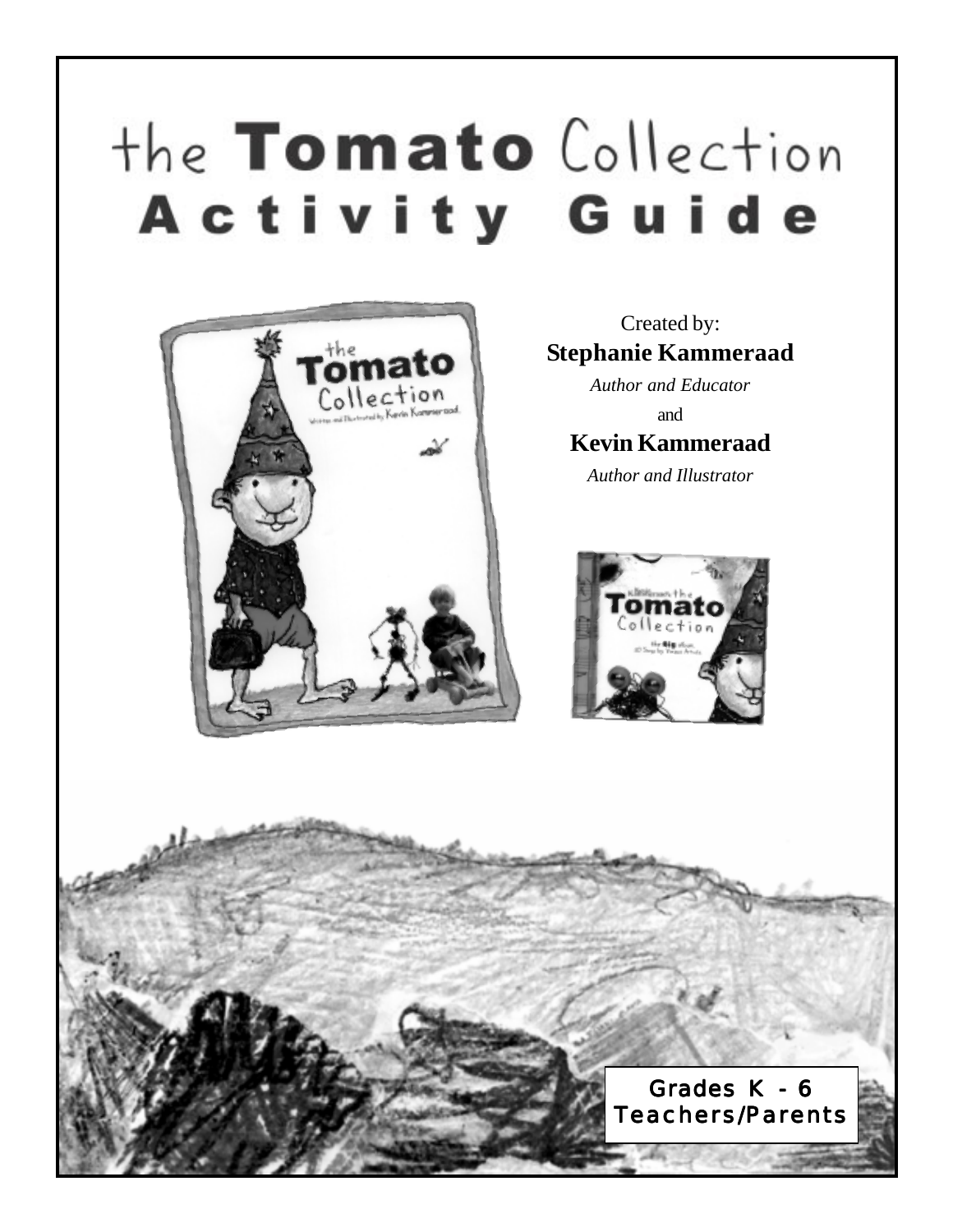**The following are activities for all of the poems and songs of** *The Tomato Collection***. The activities are presented in the same order as the poems appear in the book and CD.**

**Frogs and Toads**: (page 5)

- Create a Venn diagram for one or all of the following:
	- o Crocodile/Alligator
	- o Wasp/Bee
	- o Frog/Toad
	- o Bush/Tree
	- o Me/Classmate: Find 3-6 (determined by the teacher) things that you have in common, and at least three things that are unique about each of you.

The diagrams could be used as a science connection, or the last one could be done as a gettingto-know-you activity, social skill activity, self-esteem activity on uniqueness, or for a discussion on differences and prejudice.

# **Jacob's Poem**: (page 6)

- Have the students write and/or illustrate what they think Jacob is looking for.
- Write a class letter or e-mail to Kevin and Stephanie asking them what Jacob is searching for.

# **Stronger Pushers**: (page 7)

- Lead a discussion on problem solving or use as an opportunity to write: Kevin's sisters had a problem. What was it? How did they solve their problem?
- Give each student a picture of a broken or incomplete item. They need to figure out a way to fix it, or come up with a different way to use it other than its intended use. Example: A peanut butter jar that is missing its lid. You need to make a new lid for the jar or use the peanut butter and/or jar for something else besides eating/storing.
- Have each student write down a problem (real or fictional). Switch papers and have someone else solve it.
- Give groups of students a scenario with a life-skill problem to solve, such as: You are shopping at the mall with your older brother and you get separated from him. What can you do to solve your problem? Write down all possible answers, circling the answer your group feels is the best solution. Read aloud to the class. (The scenarios can be as simple or complex as the teacher deems appropriate for the level of students being taught.)

# **Natalie**: (pages 8, 24, 38, 47, and 58)

• Read each page of the poem to your students and talk about Natalie's dreams. Then, encourage the students to pick their favorite line(s) and draw or paint those dreams.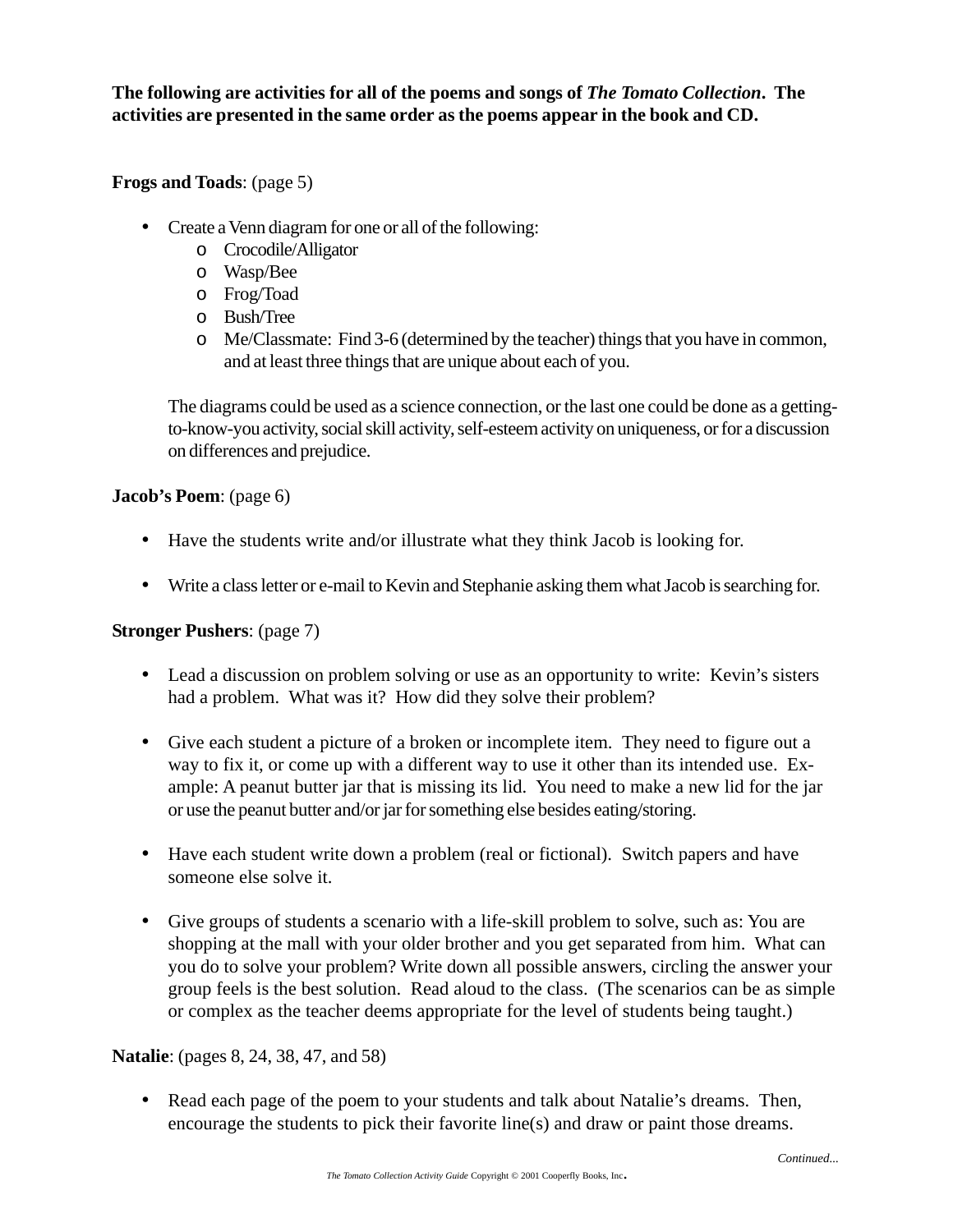#### *...Continued*

- As a group or individually, have the students write more dreams for Natalie and illustrate them.
- Have the students write and illustrate dreams using their *own* name as the character.
- Create a classroom book. Write each line of the poem on a separate piece of paper and have each student illustrate a page. To make it more personal, add the dreams and pictures the students created. Staple or bind the pages together and decide on a cover.
- When Kevin wrote "Natalie," he wrote the first things that entered his mind and continued to write whatever came to mind without second-guessing it. He then chose his favorite lines to create the poem. Have students tell stories to each other using the first ideas and thoughts that enter their mind. If students have difficulty finding ideas, they are trying too hard. As Kevin describes it, the idea is to simply have fun and not worry if the idea may sound goofy or "dumb." In fact, the goofier the thoughts are, the better. Encourage them to write down *all* of their ideas, not just their favorites.

## **Noonies**: (page 9)

- Have the students share in small groups any silly or unique names they or their family members have for everyday items. After all have shared, each group must decide which name they want to share with the class. Have them write a poem based on one of the silly names mentioned.
- Distribute a picture of an everyday item to each student. Have the students write a description of the item, without revealing what the item is. Pair the students and have them read their descriptions, their partner guessing what is being described. Upon reading the description aloud, a student may determine that what was written is confusing or needs more detail. After one or two more times, discuss as a class the importance of details in writing and on being descriptive.
- Have the students create noodle-art.
- Use noodles to represent different parts of speech. For **verbs, use wagon wheels** because verbs tell the *action*, what is being done. For **nouns, use spaghetti** because nouns are words to which actions are *typically* being done. For **adverbs, use shells** because they *restrict*, or modify, other parts of speech. For **adjectives, use spirals** because adjectives make writing more *interesting*. Then arrange the noodles on a projector or at tables in small groups and have students write silly sentences.

Example: spiral - spaghetti - wagon wheel - shell The fuzzy fish runs fast.

**Joe**: (page 10)

- Have the students write their own misinterpreted poem.
- This poem is an example of a conversation that might occur if one person had a hearing impairment. Lead a discussion on students with special needs.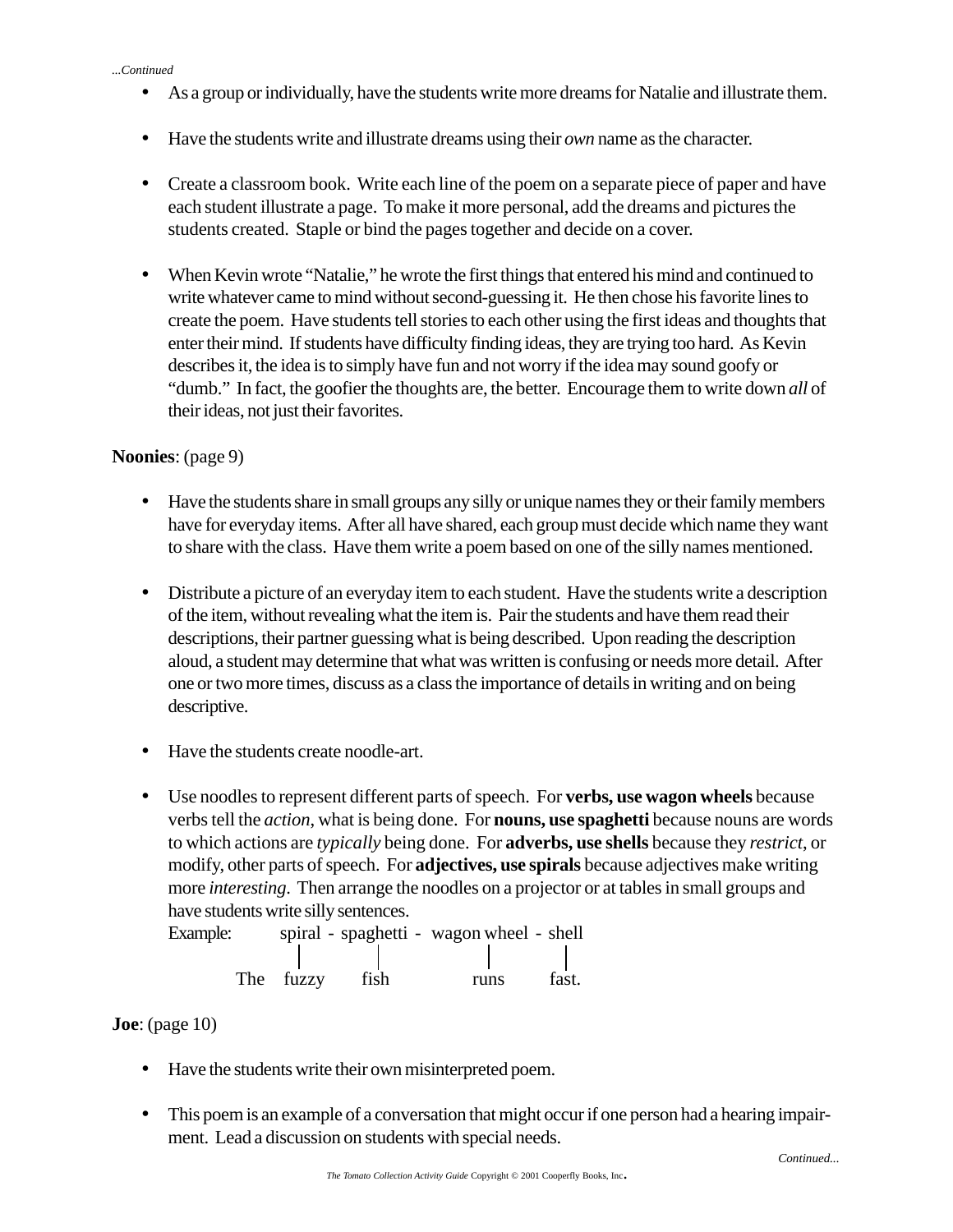#### *...Continued*

- Read picture books about someone who has a hearing impairment or other disability. Here are a few to get you started: *Moses Goes to…* series by Isaac Millman, *Elana's Ears* by Gloria Lowell, and *Dad and Me In the Morning* by Pat Lakin.
- Learn basic sign language with students. Resources you might use: *Beginning Sign Language Series* by S. Harold Collins and *You Can Learn Sign Language* by Jackie Kramer and Tali Ovadia.

# **A Tree Without a Trunk**: (page 11)

- Discuss concepts that are brought up in the poem: Would a tree be a tree if it didn't have a trunk? Would a lake be a lake if it didn't have water? Etc.
- Have the students think of other "crazy" concepts. Example: A book without pages. They can create a class list together, or can work in small groups, writing down what they come up with and even illustrating their ideas.
- Discuss with students what the song is about (track 11): Why is there silence? What's going on? (The concept is based on the line "a song without a sound.")

# **The Sun Will Always Float**: (page 12)

• Briefly discuss the feelings that the poem mentioned – worry, fear, and sadness. In their journals, have the students write about a time when they felt each emotion. Once they've finished, discuss how Kevin thinks about the sun always floating whenever he's feeling sad, scared, or anxious. Have the students think of what would make them feel better when they are feeling these emotions, and have them write it in their journals and/or on paper which could be laminated and taped onto their desk.

# **Concert of the Blind**: (page 13)

- Have the students write in their journals: Write about a time when someone's words have hurt you. Then write about a time when you used *your* words to hurt someone. How did you feel afterwards?
- Lead a discussion on conflict resolution how to solve problems with others by using words in a positive way, instead of weapons or fists.

# **Well Hey**: (page 14)

- Hold a teacher-led class discussion: Has anyone ever felt a little down, but you're not sure why? I know I have. Does crying solve anything? (Discuss.) Does giving up solve the problem? (Discuss.) What about lying? Does it solve anything? (Discuss.) At the end of the poem, he decides to try. How will that solve what's wrong? (Discuss.)
- Have the students write a narrative or poem about a time when they had a problem and what they did to solve it.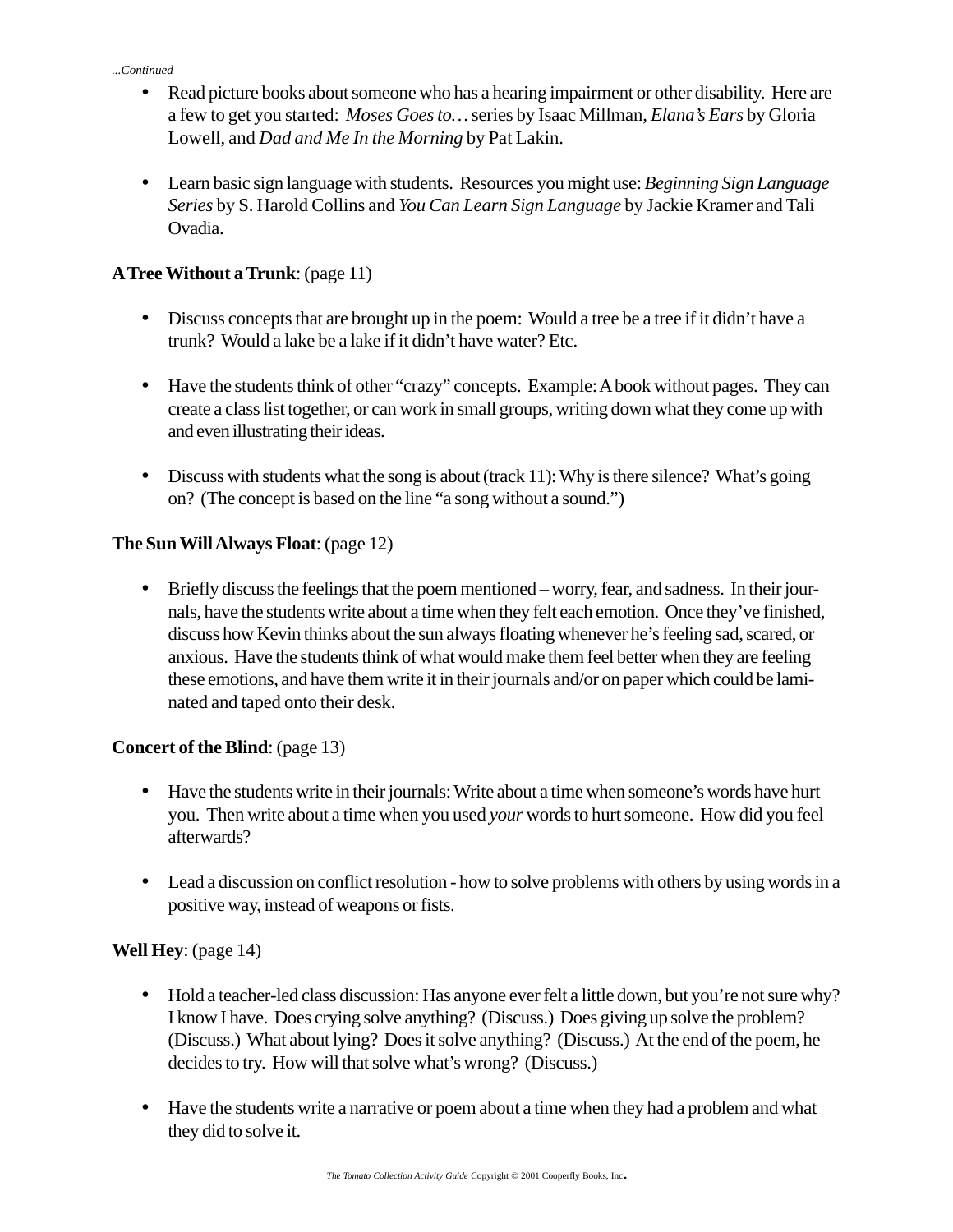## **29 Cookies**: (page 15)

• Have the students write a poem or story (real or fictitious) about a time when they ate too much. Cut out the writing and glue each on a cookie-shaped paper, or a paper shaped like whatever they've eaten too much of.

# **How to Cook an Egg**: (page 16)

- Have the students write their own how-to poem (good for sequencing). Example: How to make…. How to eat…. How to build….
- Have the students illustrate each step then combine them into a book or comic strip.

## **Norwood**: (page 17)

- Have each student or group of students write a poem for, or about, Norwood.
- Have the students draw or paint their own Norwood to go along with their writing.
- Write a song as a class or sing the poems the students wrote to go along with the music from the CD (track 17).
- Have the students create their own Norwood or recycled art project. Collect "junk" from family, neighbors, school maintenance person, etc. and bring a character to life. This can be done individually or as a class. The students could then name their characters and also write a poem or story to go with them. This is also a great way to encourage students to recycle and reuse.

## **Opening Gifts**: (page 18)

- Lead a discussion on why people sometimes do not tell the truth when they receive a gift they do not like.
- Discuss the concept of materialism.
- Have each student write a thank you card to someone who recently gave him or her a gift. (It doesn't have to be for a tangible item. Help students think about other "gifts" people give them – time, affection, talents shared, etc.)

# **Art Poem**: (page 19)

- Discuss the concept of what constitutes art.
- Have the students create their own art they can draw with crayons, colored pencils, markers, they can paint, do a collage, make a sculpture out of clay or with every day items, etc. Encourage them to really stretch reality and make it crazy!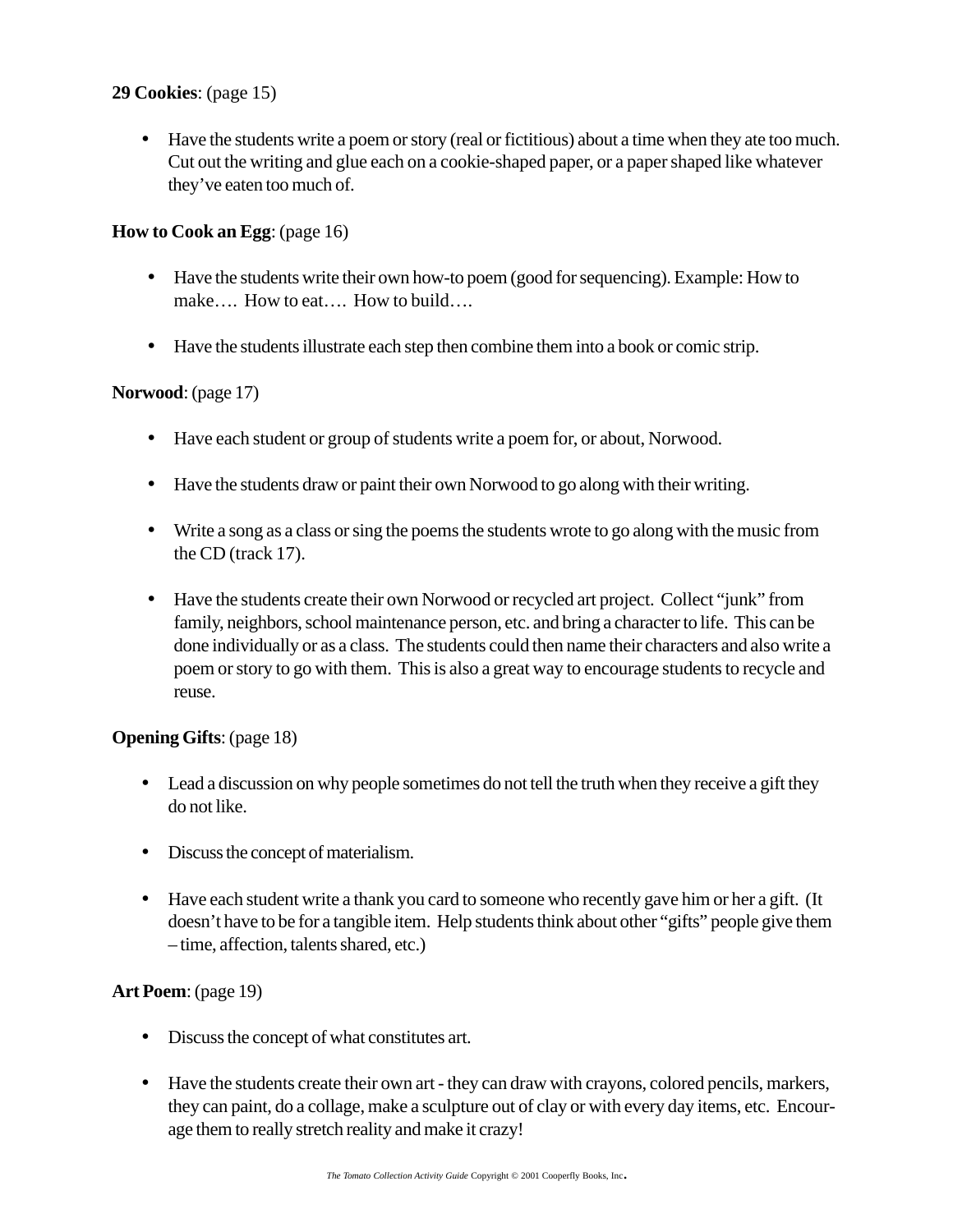## **Broken Sled**: (pages 20 - 21)

- This poem could be used with "Sloppy Sloopy Slop" (page 56): Brainstorm winter words and activities as a class. Have the students write and illustrate their own poem, fictional story, or comic strip about winter, using words and/or activities from the list.
- While holding up the illustration for this poem, use as a springboard to discuss issues of safety, specifically during play activities.

## **Sleeper People**: (page 22)

- Have the students illustrate the poem. What do the Sleeper People look like?
- Students could write a fictional story, poem, or play about the Sleeper People. Tell them to use their imaginations and think about where the Sleeper People live, sleep, what they eat, where they are from, etc.

## **Cookie Batch**: (page 23)

- As a life skill and math connection, use the poem to teach measurement and reading a recipe. Make cookies from scratch.
- Have the students either write their own recipe or copy down a family recipe or one from a book. Create a classroom cookbook. Throughout the year, cook all of the recipes or have families bring in the prepared dishes.

## **Afraid Too?**: (page 25)

• Have the students write in their journals about things they are afraid to do. Example: Speaking in front of the class.

## **Little Low One**: (page 26)

• (We'll leave this one up to you!)

# **The Couch**: (page 27)

- Have the students illustrate the poem. Encourage them to use their imaginations. Who or what could be writing this? Does it have to be a person? Example: coins, mice, crackers, ants, etc.
- Discuss point of view and perspectives. After reading *The True Story of the Three Little Pigs* by Jon Scieszka for example, have the students write a poem or fictional story in the point of view of the couch.

## **Pumpkin Belly**: (page 28)

• Ask the students if they've ever swallowed something they shouldn't have. Have them write a fictional poem about what could have happened.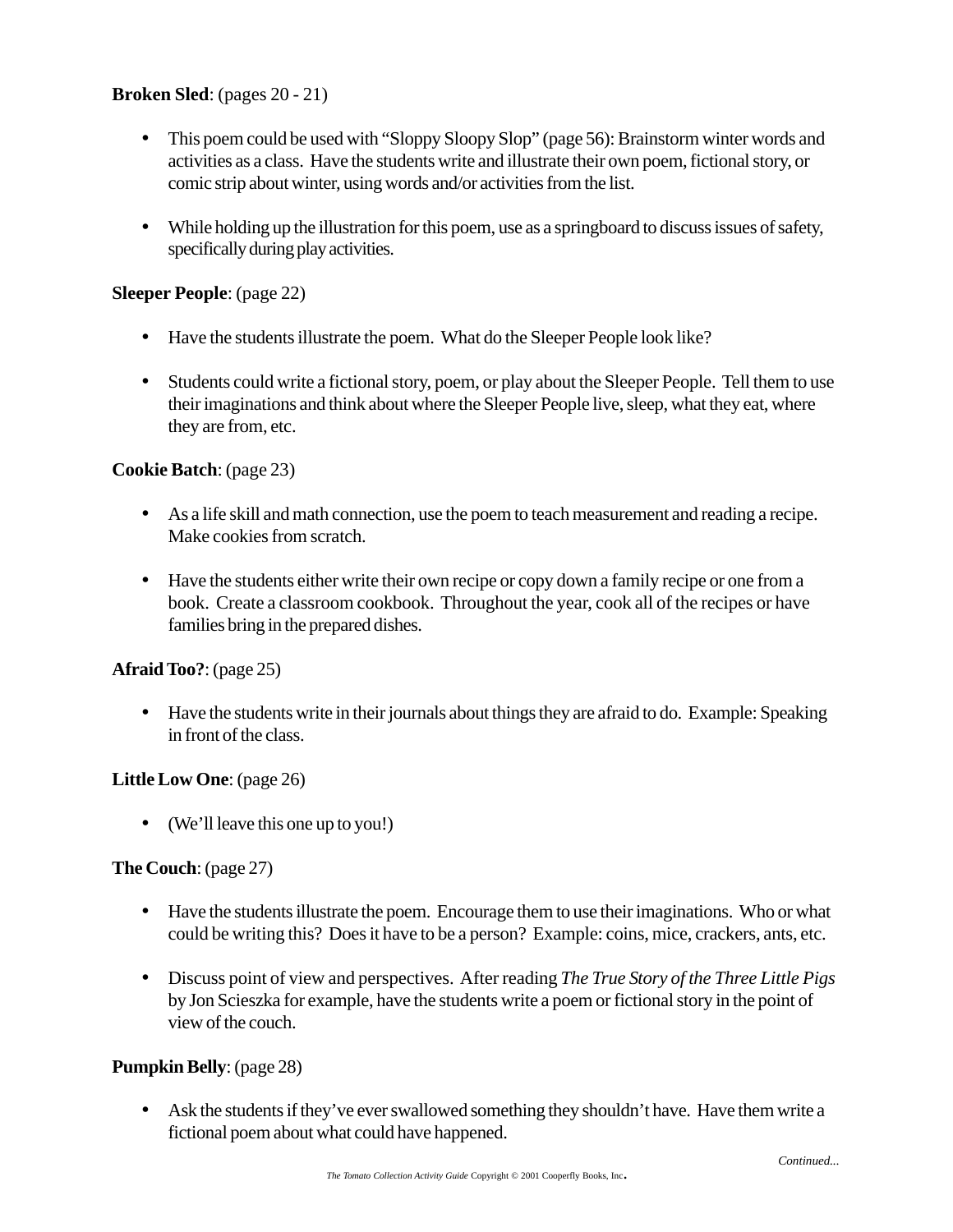#### *...Continued*

- Use this poem before or after teaching the life cycle of a pumpkin. Create a booklet.
- Cook pumpkin seeds as a class.

## **Quitter**: (page 29)

- Have the students "paint a beautiful painting of happy thoughts and smiling bananas."
- Have the students write a poem or fictional story about "giraffes and mice."
- Have the students write and illustrate what they imagine "a terrific job" would be. What would it take to someday have that job?
- Discuss the concept of quitting. (Use the last stanza of the poem to start with.)
- Have the students write in their journals about a time they felt like quitting, but didn't: What kept you from quitting? How did you feel? Or, write about a time you did quit something you had started. Why did you quit? How did you feel about doing so? What would have happened if you had not quit?

## **Page 30 Poems**: (page 30)

- For the poem, "First Things First," discuss the importance of being oneself.
- For the poem, "Better?," discuss concepts: Is it better to see than to hear? Etc.
- For the poem, "Ice Cubes," have the students write a poem about an everyday frustration.

# **Stuck With a Frown**: (page 31)

• Give students situations where they have two options that they could do, neither one being good. Have the students write what they would do. (The students could do this as an independent writing assignment, or it could be done in cooperative groups.) Here are some examples: Go to your room or have no dessert. Eat ants or eat worms. Burn your finger or stub your toe.

# **Eyebrow Trick**: (page 32)

- Have the students illustrate the poem.
- This poem was inspired by advice from Kevin's grandfather. Have the students ask their grandparents, or an older adult, for some advice. Have them share it with the class in written form.

## **Alphabet Rain**: (page 33)

- Use the poem and/or song to introduce or reinforce the alphabet.
- Play the song (track 33) and form an alphabet parade, playing instruments while marching around the room singing to the music.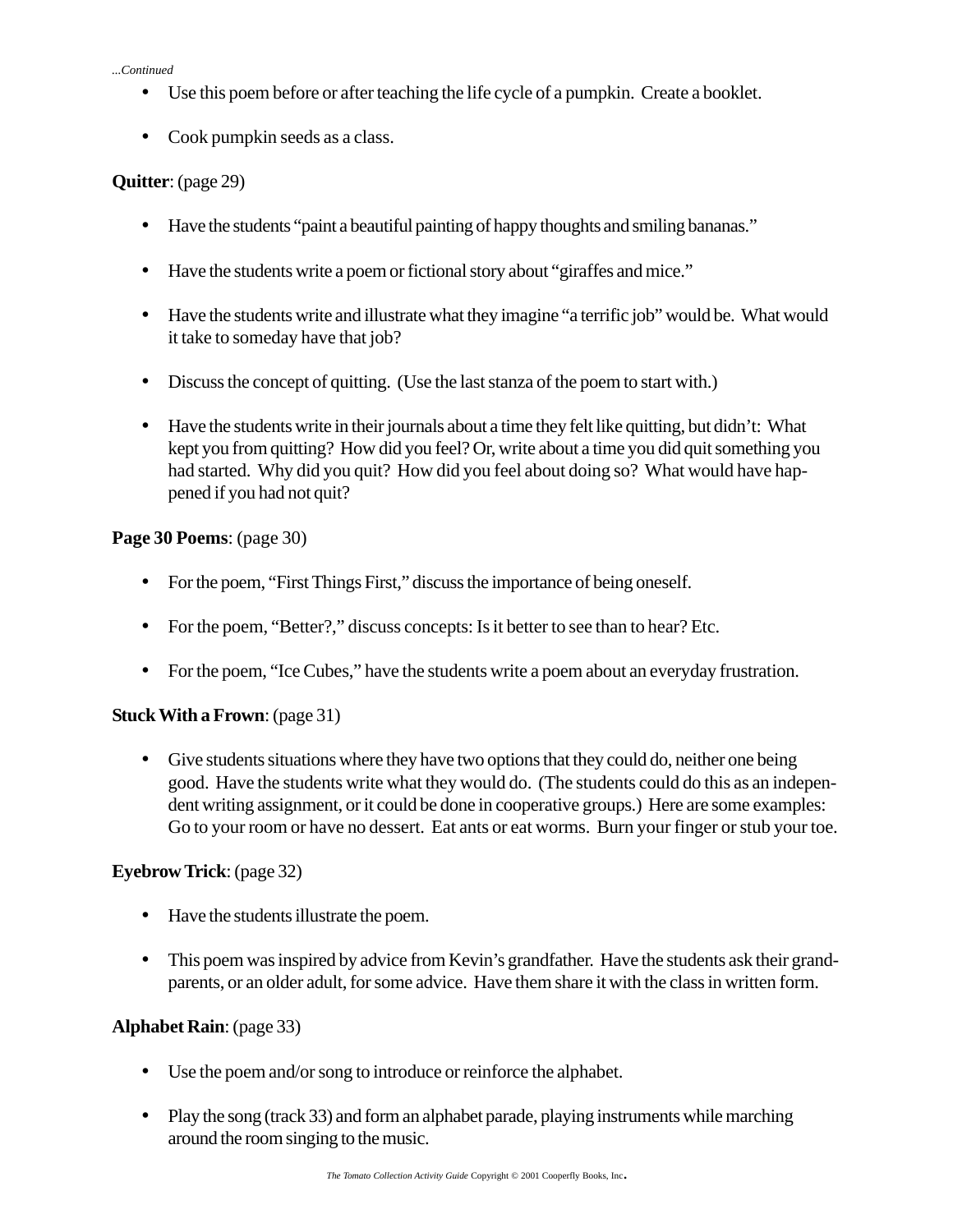## **Up and Down Frowns**: (page 34)

- Discuss what Kevin's message is in this poem.
- Have the students compare and contrast this poem with "Grouchy" (page 45).

## **Positively, Absolutely**: (page 35)

- Have the students write a poem about what's "under the bed."
- Have the students write in their journals about what fears they have: How long have you had each fear? Do you know why? If so, write about it.
- Have the students think about their favorite animal. Have them write about a fear from that animal's point of view. For example, an ant walking across the sidewalk and fearing being crushed by mammoth shoes.

## **Dinner**: (page 36)

- This poem could be used with "Wholly See" (page 55): Introduce or reinforce homonyms.
- Have the students create a menu for this "dinner."
- Make cutouts of fish, carrots, squash, and pies. Have the students create "dinner" mobiles with the cutouts, string, and a hanger - (a potentially lengthy, but fun, project).

## **The Best Poem Ever**: (page 37)

- Have the students write a poem about "elephants that eat little cheese crackers."
- Reveal to the class how Kevin now prevents this from happening: So he can write down spontaneous ideas, he carries a small notebook and pen in his pocket wherever he goes. Encourage the students to try this.

## **Sun and Moon**: (page 39)

- Create a Venn diagram for the sun and moon. Give a blank copy to each student or group of students. Students must fill in the diagram, using various resources to gain the needed information: encyclopedias, science books, the Internet, etc.
- How long would it take the sun to reach the moon? The distance between them is 149.6 x 10^6. If traveling 100 mph, when would the sun reach the moon? 1000 mph? Etc.

## **Little Man Jay**: (page 40)

• Have each student write a humorous poem, creating a fictional character who lives inside an appliance or a machine such as an ATM.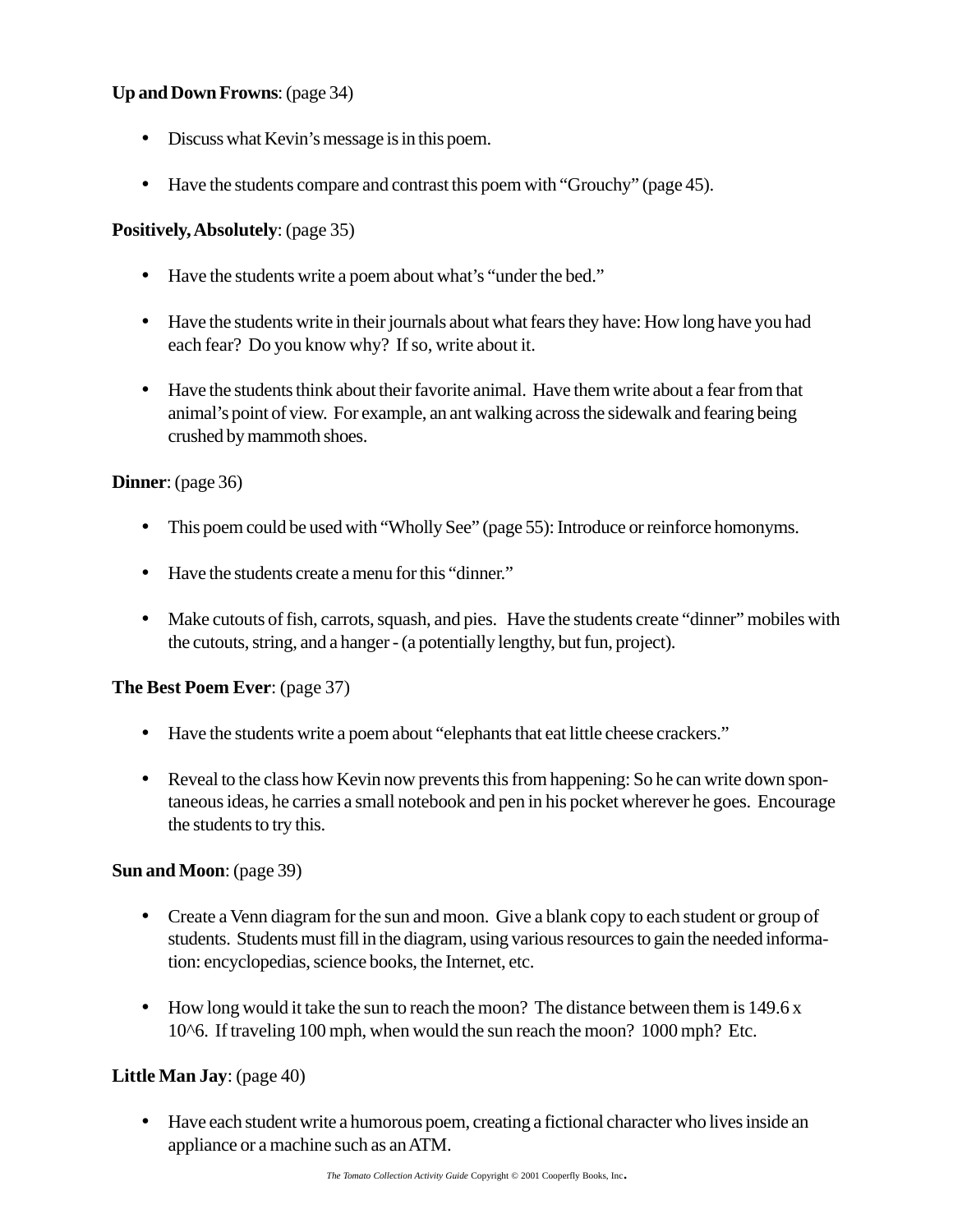## **Moogie Monster Man:** (page 41)

- Have each student describe in writing what the Moogie Monster Man might look like. Collect and randomly redistribute the descriptions to the students. Each student then illustrates the description written by another student.
- Have the students write a short biography to go along with their illustration: Where does he live? How old is he? What does he eat? Does he have family or friends? Etc.
- Have the students think of a time when they blamed someone for something they did: How can you take responsibility for your own actions?

## **Call Turals**: (page 42)

- Discuss possible meanings of the poem with the class. What may have been Kevin's point with this idea? Why did he illustrate the poem with a multicolored mailbox?
- Read picture books aloud to the class that have as the subject each culture mentioned in the poem. (As students inquire about cultures not mentioned, include them too.)
- Have each student or group of students choose one of the aforementioned cultures that they would like to learn more about. Students could then choose a project to do on their chosen culture: create an ABC book, create a travel brochure, or create a power point presentation.
- Have the students write or e-mail someone from a culture they learned about, i.e. pen-pals.
- Have the students share about *their* cultural background and different family traditions.

## **Impressions of Each Other**: (page 43)

- Discuss possible meanings of the poem with the class.
- This poem, along with "Other Side Inside" (page 54) and "If Everyone Was Just Like Me" (page 57), all have the theme of diversity. Use these three poems together to discuss that topic.

## **To My Family and Friends**: (page 44)

• Have the students write a letter to their family in their journal, telling their family how they really feel. Let each student then decide for themselves if they'd like to copy it onto good paper and send or deliver it.

## **Grouchy**: (page 45)

- Have the students illustrate the poem.
- Have the students compare and contrast this poem with "Up and Down Frowns" (page 34).

## **Remote Control**: (page 46)

• As a class, brainstorm activities that could be done instead of sitting "in silence."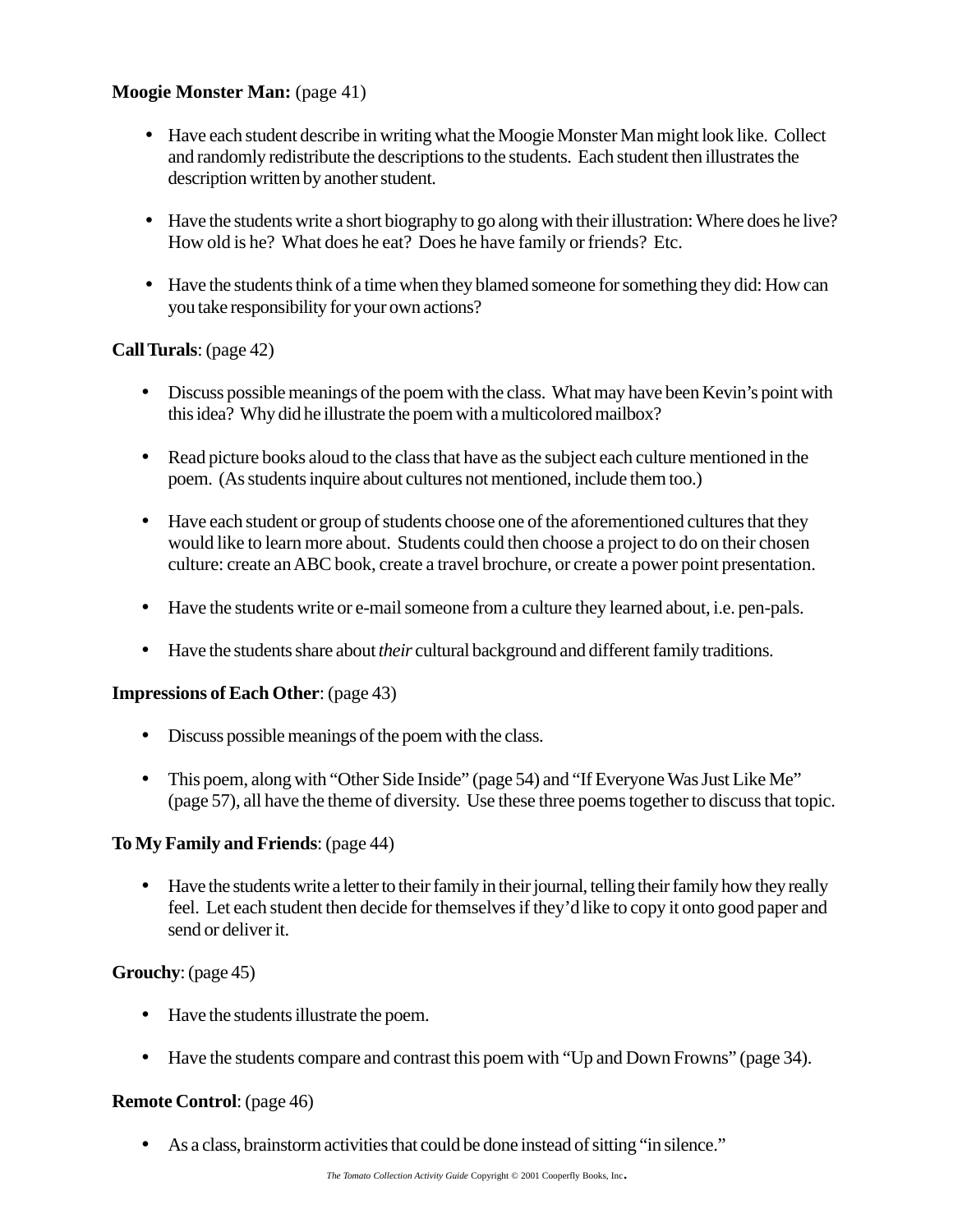## **Sweet Pea Emily**: (page 48)

• Have the students write in their journal about someone they admire.

## **Thanks**: (page 49)

• Have the students write in their journals about how they feel after reading this poem. They could also write about a time when life is or has been tough, mean, sad, angry, and/or loud.

## **Magooie and Achoogie:** (pages  $50-53$ )

- The characters are not shown in the illustrations on purpose. Similar to the "Natalie" idea, have the students draw what they think the characters of the story might look like.
- This story works great to perform. With eight students, seven students become one of the characters and "hip and hop" and "bip and bop" and so forth as the eighth student narrates. To include more students, have each one come up with their own name.
- Have the students write a new ending for the story. Example: What if Papa Wizard did not "sing and dance along?"
- Have the students write their own story/script and perform it.

## **Other Side Inside**: (page 54)

- Discuss the message of this poem with the class: (It's not what's on the outside that matters, but what's on the inside that counts.) Discuss how you can't know who a person really is just by looking at him or her. Also, discuss the question "do you control who you are and how you look?"
- Trace the outline of each student on large, white paper. Instead of having the students draw what they look like from the outside, have them decorate their outline to represent what they look like on the inside. Display in classroom and hallway.
- This poem, along with "Impressions of Each Other" (page 43) and "If Everyone Was Just Like Me" (page 57), all have the theme of diversity. Use these three poems together to discuss that topic.

## **Wholly See**: (page 55)

- This poem could be used with "Dinner" (page 36): Introduce or reinforce homonyms.
- Have the students write their own poem using homonyms.

## **Sloppy Sloopy Slop**: (page 56)

• This poem could be used with "Broken Sled" (pages 20 - 21): As a class, brainstorm winter words and activities. Have the students write and illustrate their own poem, fictional story, or comic strip about winter, using words and/or activities from the list.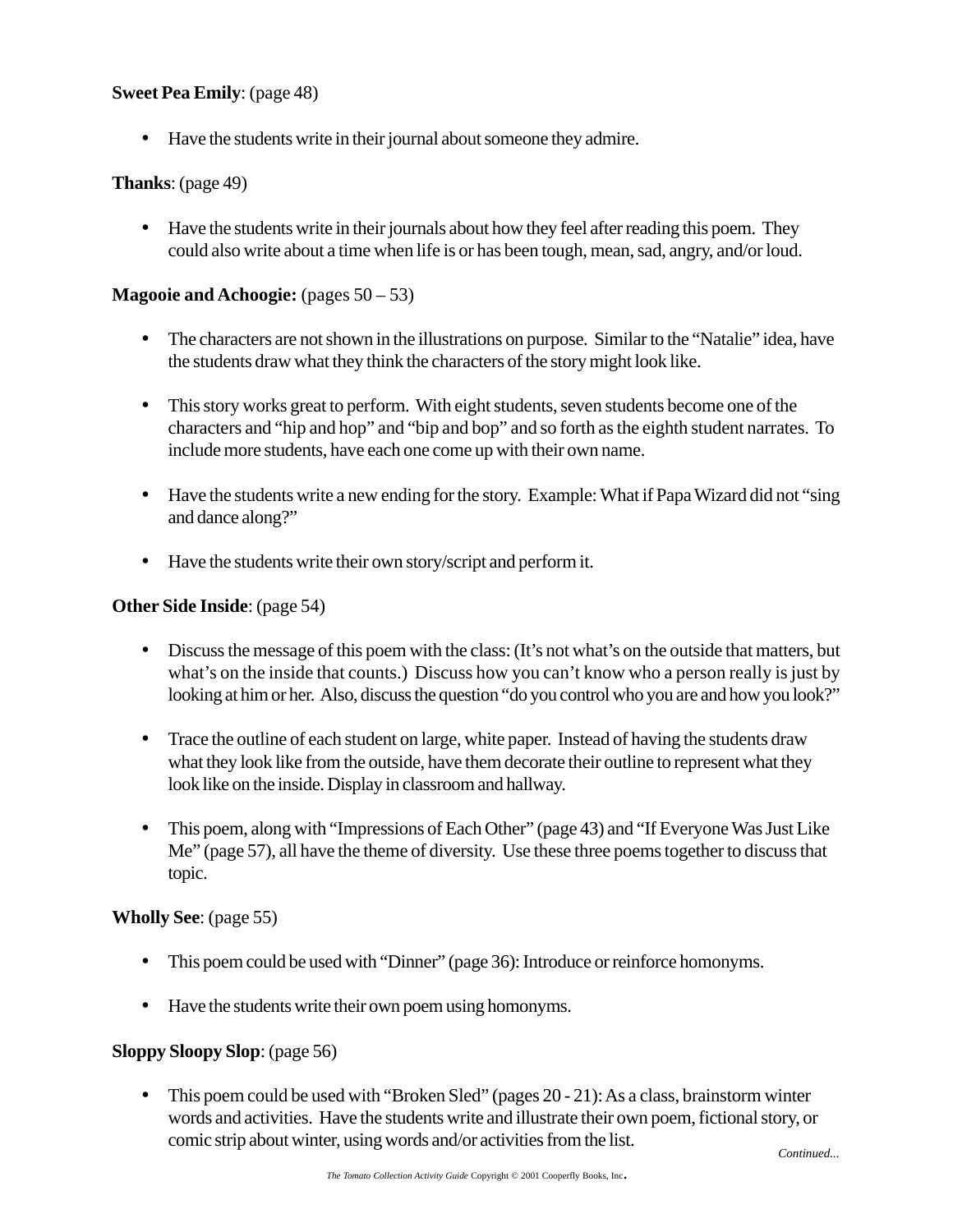#### *Continued...*

• Have the students draw, paint, collage, etc. winter scenes. This could be done as an individual activity, small group, or as a whole class with a long stretch of paper, each student taking a small section to work on.

## **If Everyone Was Just Like Me**: (page 57)

- Discuss different career interests, abilities, skill levels, etc. Have students write in their journals what job they would like to have after they finish school.
- Have the students dress up as a person whose job they'd like to have, and present to the class what they would do in a typical day on the job.
- This poem, along with "Impressions of Each Other" (page 43) and "Other Side Inside" (page 54), all have the theme of diversity. Use these three poems together to discuss that topic.

## **The Entire Book and CD**:

- Many of the poems are illustrated in a manner to encourage students to use their imagination and create their own illustrations. Use any poem and challenge the students to create their own illustration.
- Inform your students that Kevin began his book simply by writing in journals. He wrote any and all ideas that ran through his head filling five journals, almost 700 pages. Show them the rough drafts in the front and back of the book and share the Author's Notes with them.
- Have each child bring in a fun picture of themselves, a friend, or family members. Photocopy the originals leaving space on the page to write a poem about the image. Example: "Pumpkin Belly," "Stronger Pushers," etc.
- Have the students create their own puppets and write scripts for them or have them sing.
- Use various instruments to perform along with the songs.
- Read various poems to the students and predict what the song on the album will be like: What type of music? Instruments? Vocals? Tempo? Etc. Discuss how the predictions compare to the actual songs.
- Read Kevin's Question and Answer page found at www.tomatocollection.com.
- Play the CD during transitional times of the day and/or free time. Sing and dance along!
- Have a different student read and/or perform a poem from the book, or any poetry book, each day in front of the class.
- Most importantly, simply have fun with the book and excite your students to read, write, and create. Encourage and nurture their imagination!